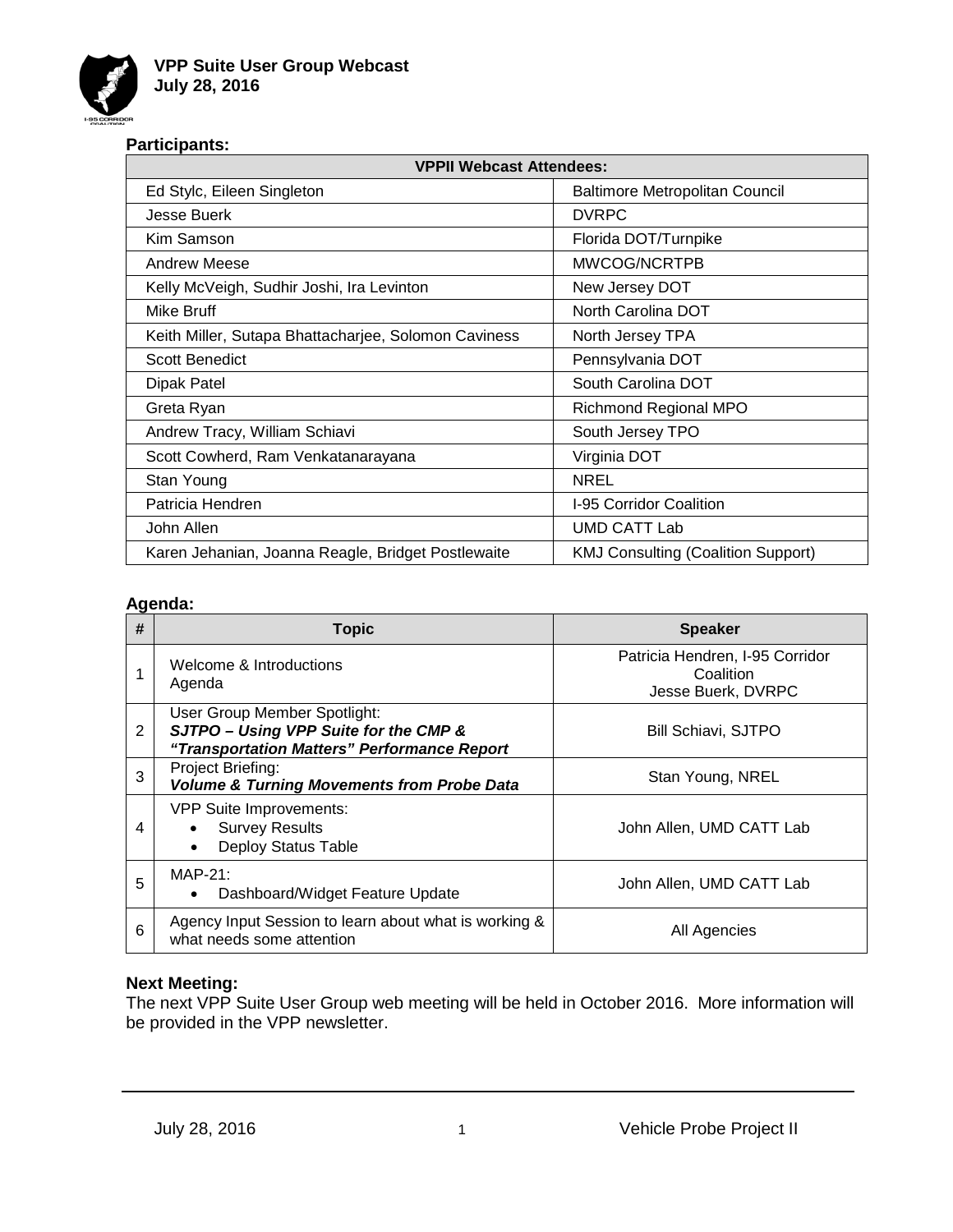

## **Meeting Highlights:**

- **User Group Member Spotlight: SJTPO - Using VPP Suite for the CMP & "Transportation Matters" Performance Report** - Bill Schiavi of the South Jersey Transportation Planning Organization presented a number of ways the MPO uses VPP Suite in helping to meet Congestion Management Process requirements, and performance reporting for their Regional Transportation Plan Update. The following items were discussed following the presentation.
	- o When asked about the accuracy of the results for the arterial analysis, Bill noted they seemed accurate. Some of the bottlenecks shown in the Suite were already known locations of concern for SJTPO. This gave the leadership confidence in the results.
	- o When asked how the VPP data/Suite has changed the way SJTPO approaches their CMP efforts, Bill noted that they are relying almost exclusively on the VPP data and the VPP Suite's analytical capabilities (to scan for congestion in the region).
	- $\circ$  Bill clarified that for the location excluded due to parking along the roadway, the location was excluded not individual data points. He further clarified that the exclusions were all on local roads.
	- o Bill noted that map showing the bottlenecks for their region was created by SJTPO but noted that it would be helpful to have better integration with a GIS platform (shapefile creation).
	- o Bill confirmed that the Before and After Study Use Case presented was to remove three signalized intersections and replace them with grade separated interchanges.
- **Project Briefing: Volume & Turning Movements from Probe Data** Stan Young (NREL) provided an overview for this I-95 Corridor Coalition-sponsored research project. He also provided a list of the agencies on the Steering Committee and noted that any agency interested in participating should contact him or Kaveh Sadabadi (contact information is provided in the slides). Stan also noted that the USDOT has conflated the HPMS data to the NPMRDS shapefiles and agencies may want to contact them for more information. Trish Hendren noted that Coalition member agencies are excited to see the products of this project.
- **VPP Suite Tool Improvement Prioritization Survey** John Allen (CATT Lab) reviewed the results of the recent Suite Improvement Prioritization Survey conducted in July. He noted that the rankings and comments will be used by the developers in smartly moving new features and functions into the Lab's delivery pipeline. John noted that some of the features noted in the comments are in the works while others will require more effort and data (including freight and transit).

**NOTE**: At the request of some members, the Prioritization Survey will be reopened from August 4, 2016 – August 12, 2016 for those users that would like to complete the survey.